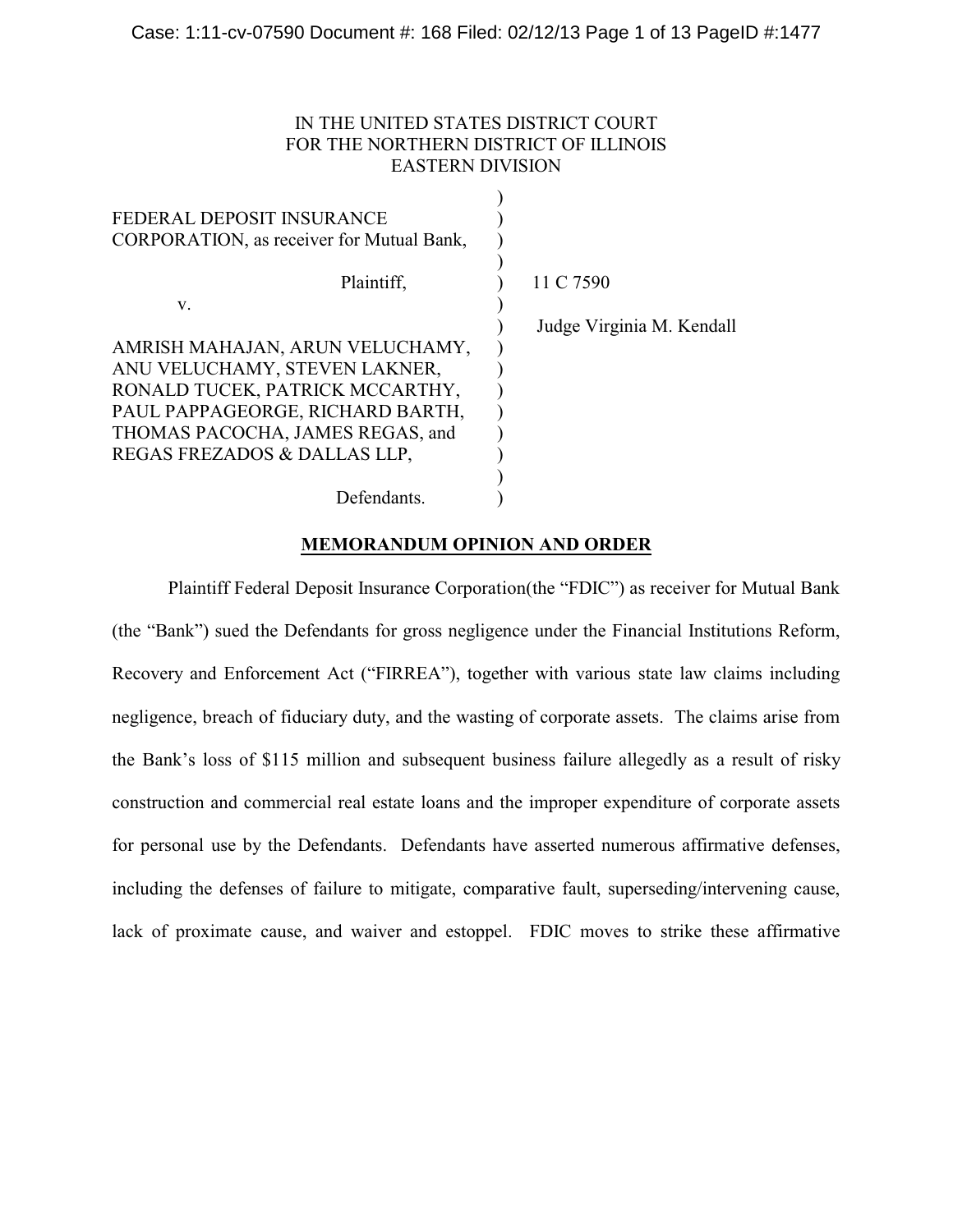### Case: 1:11-cv-07590 Document #: 168 Filed: 02/12/13 Page 2 of 13 PageID #:1478

defenses<sup>1</sup> and to strike Defendants' reservation of rights to assert additional defenses. For the reasons stated herein, FDIC's motion is granted.

### **BACKGROUND<sup>2</sup>**

Starting in 2005, the Illinois Department of Financial and Professional Regulations (the "IDFPR") began conducting examinations of the investment practices of the Bank and delivering written reports about the results of those examinations and recommended changes to the board of directors of the Bank. Starting in 2006, the FDIC also began examining the Bank and delivering written reports of its findings. After several years of examinations and the delivery of increasingly dire reports and recommendations from both the IDFPR and the FDIC about the Bank's risk management practices, its record asset growth in the high-risk commercial real estate loans for hotels, gas stations, and convenience stores, and its lack of increase in staffing to keep pace the size of the loan portfolio, the IDFPR closed the Bank on July 31, 2009 and appointed FDIC as receiver. As receiver, FDIC succeeded to all rights, titles, power and privileges of the Bank. *See* 12 U.S.C. §§ 1821(d)(2)(A)(i). As receiver, the FDIC is charged with collecting monies owed to the institution and distributing the funds to the Bank's creditors. *See* 12 U.S.C.  $\S1821(d)(2)(B)(ii)$ ; 1821(d)(11). FDIC is also authorized by statute to pursue claims against directors and officers of the Bank for alleged breaches of the applicable standard of care. *See* 12 U.S.C. § 1821(k).

On October 25, 2011, the FDIC initiated this suit against Defendants, each of whom was a director, officer, board member, and/or attorney for the Bank. The Defendants filed motions to

1

FDIC has also reserved the right to move to strike the affirmative defense of a statute of limitations following discovery on the issue.

 $^2$  The facts pleaded in the FDIC's Amended Complaint are set forth in detail in this Court's **Memorandum Opinion and Order dated July 26, 2012 (Docket No.118).**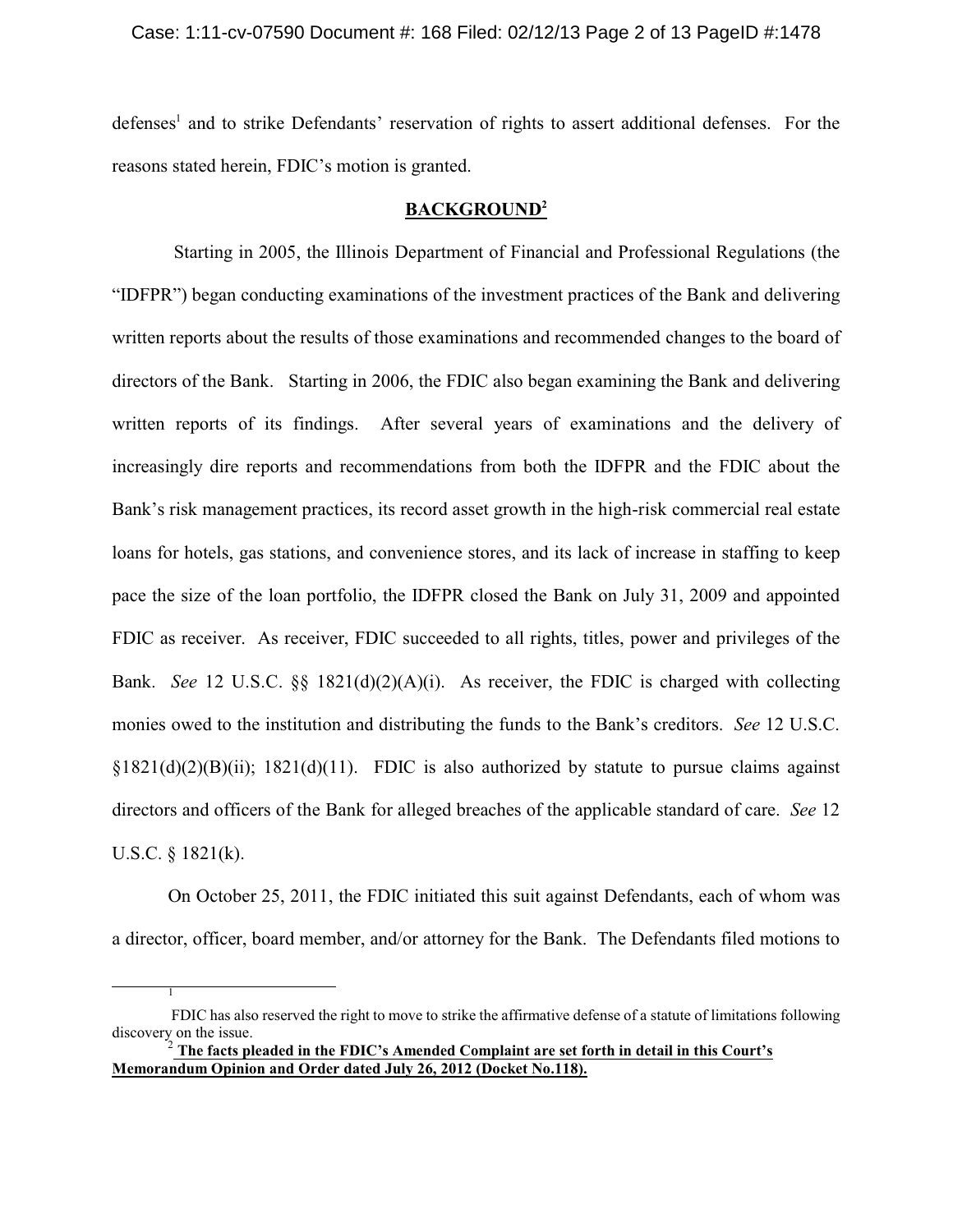dismiss that this Court granted in part and denied in part by opinion dated July 26, 2012. Defendants' answers to the Amended Complaint include nine separate affirmative defenses. FDIC has moved to strike six of them, three of which have been pleaded by all Defendants.

### **LEGAL STANDARD**

Under Federal Rule of Civil Procedure 12(f) the court "may strike from a pleading an insufficient defense or any redundant, immaterial, impertinent, or scandalous matter." Fed. R. Civ. P. 12(f). Motions to strike are generally disfavored but may be used to expedite a case and "remove unnecessary clutter." *Heller Fin., Inc. v. Midwhey Powder Co., Inc.*, 883 F.2d 1286, 1294 (7th Cir. 1989); *see also Williams v. Jader Fuel Co., Inc.*, 944 F.2d 1388, 1400 (7th Cir. 1991); *Bank of America N.A., v. Shelbourn Dev. Group, Inc.*, 732 F. Supp. 2d 809, 815 (N.D. Ill. 2010) (quoting *Davis v. Elite Mortgage Servs.,* 592 F. Supp. 2d 1052, 1058 (N.D. Ill 2009) ("It is appropriate for the court to strike affirmative defenses that add unnecessary clutter to a case.") Affirmative defenses will be stricken only when it is clear that the plaintiff would "succeed despite any state of the facts which could be proved in support of the defense." *Williams*, 944 F.2d at 1400 (internal quotation omitted).

## **II. Waiver and Estoppel: Pre-Receiver Conduct of the FDIC**

The conduct alleged by FDIC against Defendants involves Defendants' management and control of the Bank, the Bank's investments, and the Bank's investment management procedures during the years leading up to the closure of the Bank and the appointment of the FDIC as receiver. *See FDIC v. Veluchamy*, -- F.3d. --, 2013 WL 411361 (7th Cir. Feb. 4, 2013) ("The FDIC is most typically known as the federal agency that insures the accounts of a bank's despistors, but it also serves as a bank overseer and regulator.") Using substantially similar (if not identical) language, each of the Defendants has pleaded the affirmative defense of waiver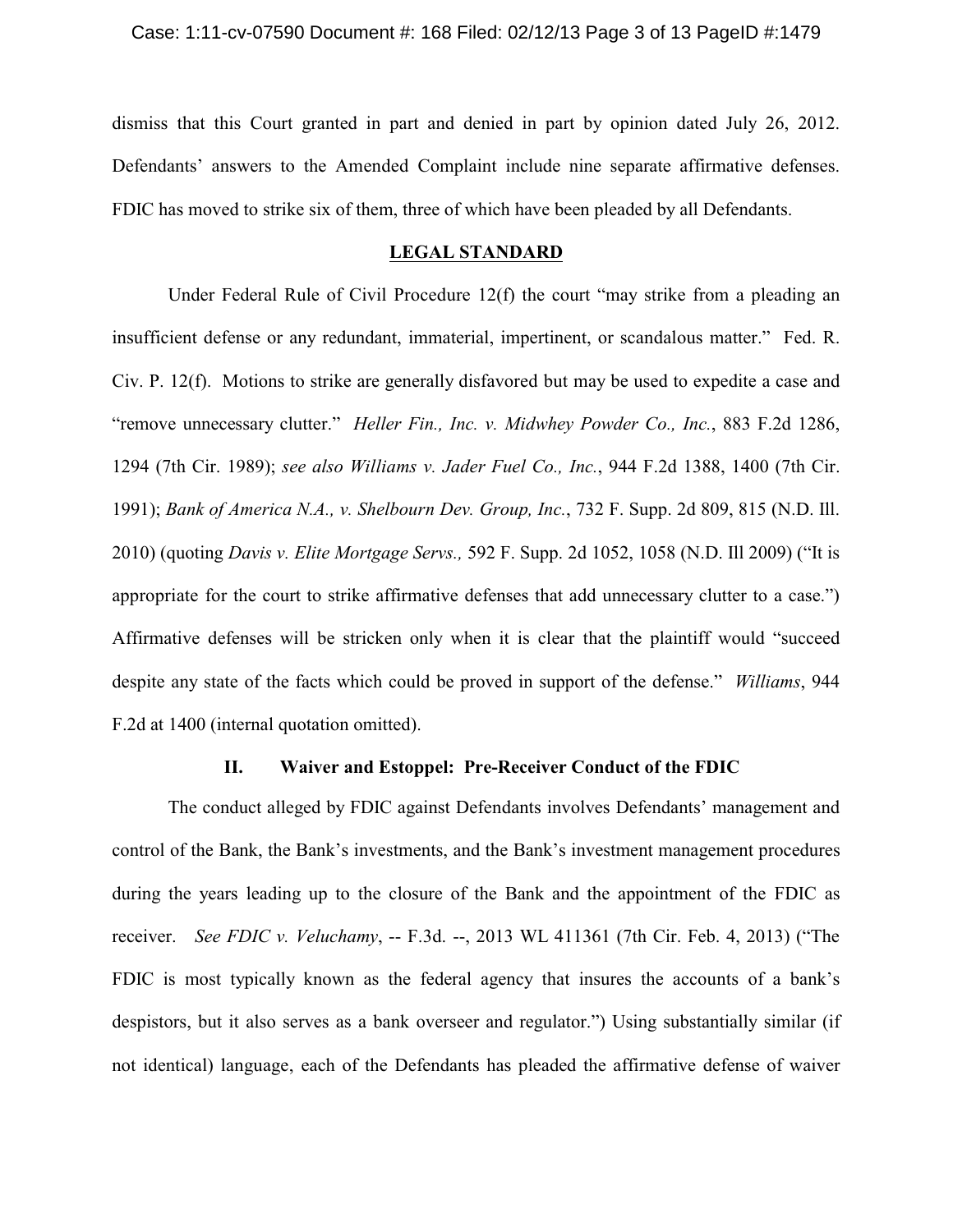### Case: 1:11-cv-07590 Document #: 168 Filed: 02/12/13 Page 4 of 13 PageID #:1480

and estoppel based on the conduct of the FDIC during the regulatory and investigatory phase of the FDIC's examination of the Bank. As pleaded by Defendants, the conduct forming the basis of the waiver and estoppel defenses is conduct that took place prior to the closure of the Bank and appointment of the FDIC as receiver.

The conduct of the FDIC during its pre-receivership regulation of the Bank cannot be grounds for an affirmative defense, because regulatory conduct of the FDIC falls into the "discretionary conduct" exception to the Federal Tort Claims Act (the "FTCA")*. See United States v. Gaubert*, 499 U.S. 315 (1991) (barring claims asserted against a predecessor of the FDIC premised on that agency's regulatory conduct). The *Gaubert* court reviewed the history of the "discretionary function" exception to the FTCA as applied to the Federal Home Loan Bank Board (FHLBB), a savings & loan regulatory agency that merged into the FDIC via FIRREA shortly before the *Gaubert* ruling). *See Gaubert*, 499 U.S. at 318 n.1 (explaining the dissolution of the FHLBB and grant of FHLBB's regulatory authority to the FDIC). *See id.* at 322-24 (reviewing history of the discretionary function exception). Applying the exception to the regulatory conduct of the FHLBB, the *Gaubert* court concluded that "[d]ay-to-day management of banking affairs, like the management of other businesses, regularly requires judgment as to which of a range of permissible courses is the wisest" and that "each of the regulatory actions in question involved the kind of policy judgment that the discretionary function exception was designed to shield." *Id*. at 325, 332. Specifically, *Gaubert* held as follows: "If a regulation allows the employee discretion, the very existence of the regulation creates a strong presumption that a discretionary act authorized by the regulation involves consideration of the same policies which led to the promulgation of the regulations." *Id.* at 324.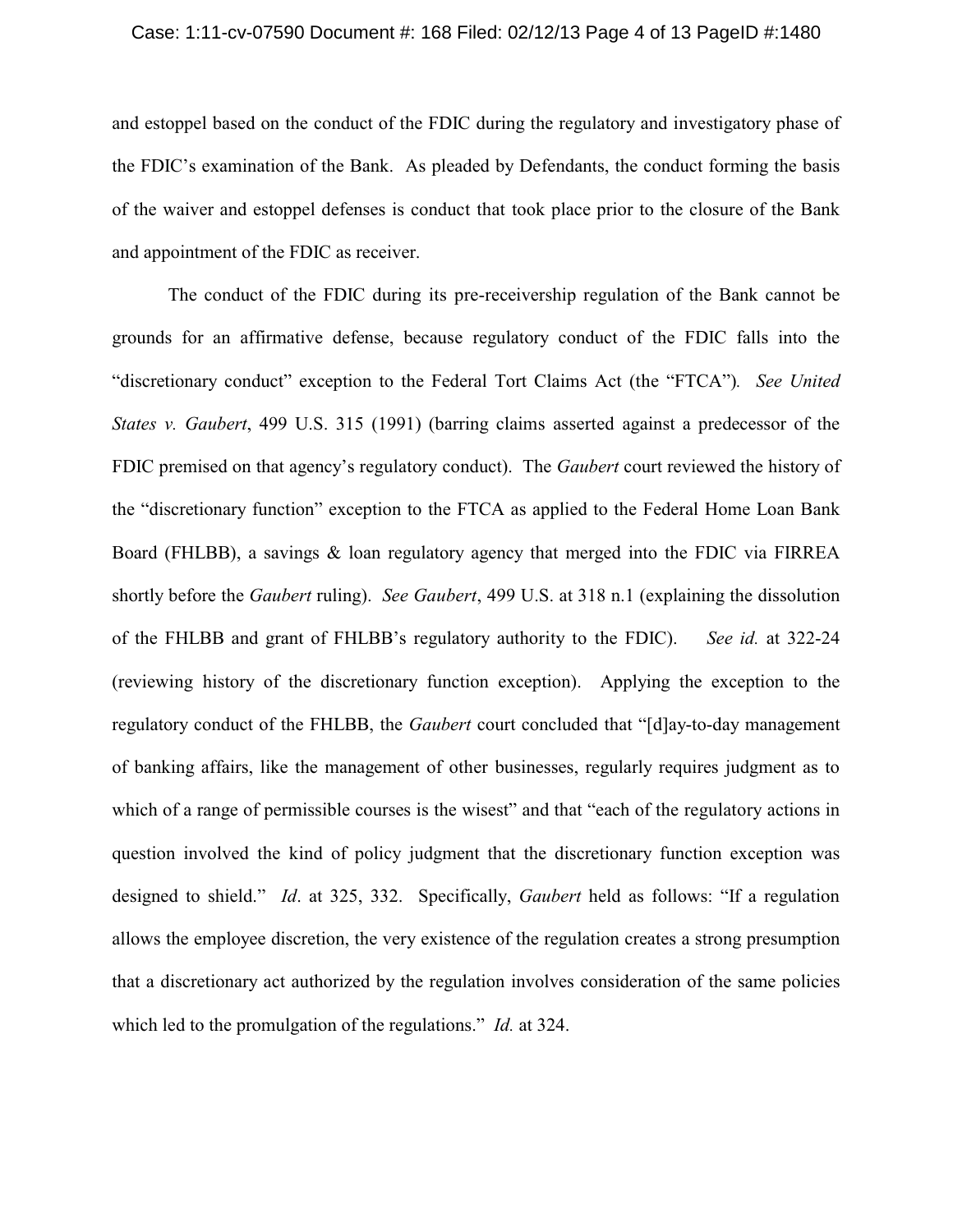#### Case: 1:11-cv-07590 Document #: 168 Filed: 02/12/13 Page 5 of 13 PageID #:1481

While *Gaubert* discussed claims made against the United States, the reasoning of the opinion applies with equal force to affirmative defenses pleaded against a government agency because of that agency's discretionary acts. *See Gallagher*, 1992 WL 370248 at \*5 ("Although *Gaubert* involved an affirmative claim against the government while the present motion addresses the affirmative defenses raised in response to a suit brought by the [Resolution Trust Corporation], the jurisprudence following *Gaubert* clearly provides that *Gaubert* is applicable to affirmative defenses."); *see also FDIC v. Wells*, 1995 WL 387580 (N.D. Ill. June 27, 1995) (striking affirmative defenses based in improper pre-closing regulatory conduct by the FDIC); *FDIC v. Cheng*, 832 F. Supp. 181, 186 (N.D. Tex. 1993) (finding "affirmative defenses based on federal regulatory conduct before or after the failure of [bank] legally insufficient")' *FDIC v. Stanley*, 770 F. Supp. 1281, 1309 (N.D. Ind. 1991) (declining to consider regulatory conduct of FDIC in deciding whether to reduce damages because FDIC's actions are discretionary).

Defendants have no response to *Gaubert* or its direct application to the fact that the parties do not dispute that the FDIC was acting in its regulatory capacity during the prereceivership period. Rather, Defendants argue that the continued assertion of this affirmative defense against the FDIC will not prejudice the FDIC during discovery since the FDIC will need to investigate the regulatory aspects of the case in any event in order to prove its case in chief. But the fact that the area of discovery may be investigated in any event does not alter the benefit of removing the "unnecessary clutter" of legally impermissible affirmative defenses from the case. *See Heller*, 883 F.2d at 1294. Therefore, the affirmative defense of waiver and estoppel based in pre-receivership conduct will be stricken.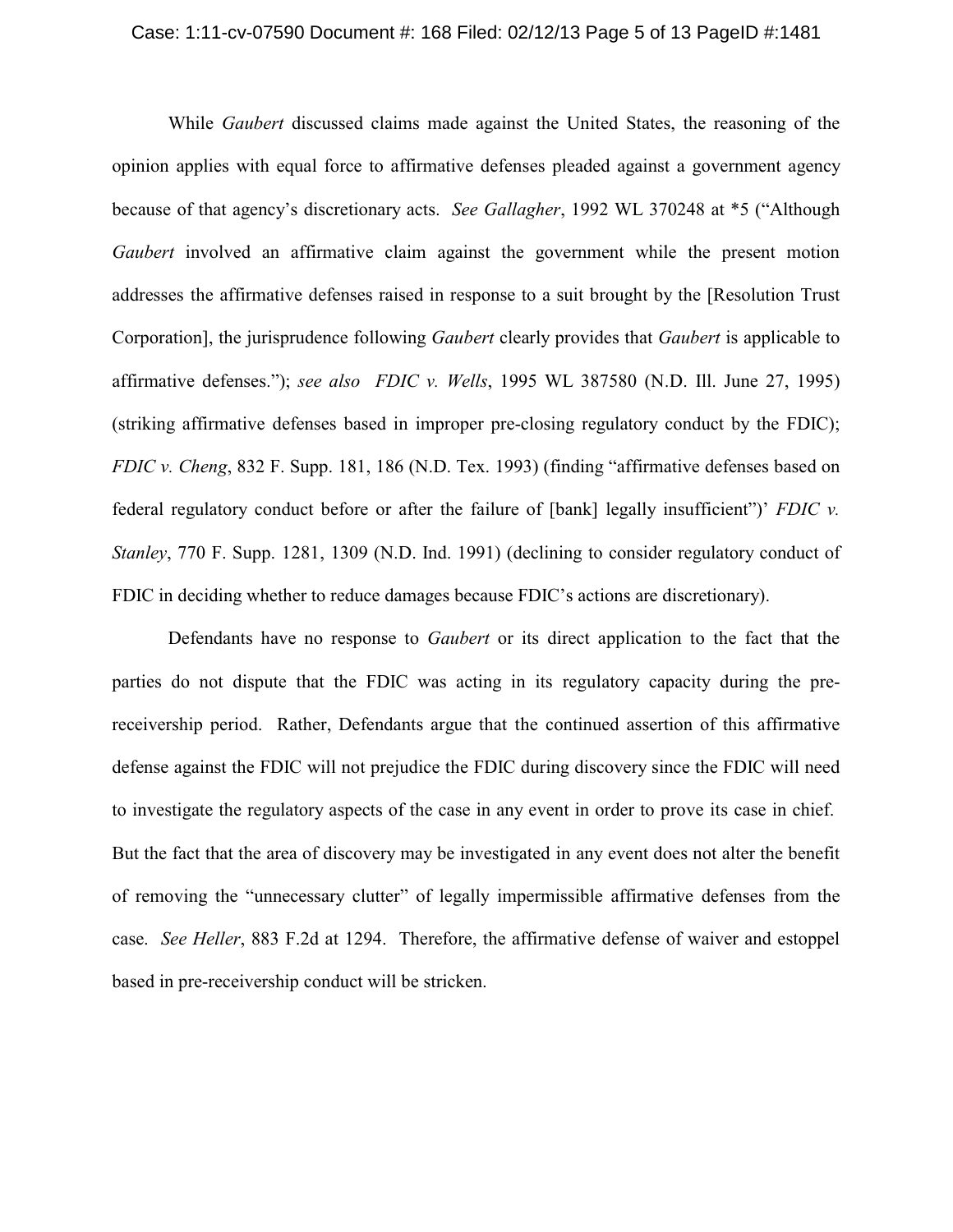#### Case: 1:11-cv-07590 Document #: 168 Filed: 02/12/13 Page 6 of 13 PageID #:1482

FDIC alleges that the affirmative defenses of comparative fault (named contributory negligence by some of the Defendants) and superseding and intervening cause should also be stricken because the paragraphs of these affirmative defenses may encompass pre-receiver conduct. However, none of these affirmative defenses allege anything regarding prereceivership conduct by the FDIC. Each of these affirmative defenses specifically references the FDIC's conduct in liquidating the assets of the Bank – an activity that necessarily took place after the FDIC took possession of the assets. Because these affirmative defenses do not address pre-receivership conduct, they will be addressed in Section III below.

# **III. Failure to Mitigate, Superseding/Intervening Cause, Comparative Fault: Post-Receiver Conduct (FDIC)**

FDIC urges this Court to strike the Defendants' affirmative defenses of failure to mitigate, comparative negligence/fault, and superseding/intervening cause of the FDIC's postreceiver conduct, all on the grounds that such affirmative defenses are not permissible against the FDIC. Defendants rely upon *Federal Deposit Insurance Corporation v. Bierman*, 2 F.3d 1424 (7th Cir. 1993), which barred the pleading of a mitigation of damages defense against the FDIC based on the FDIC's conduct as a receiver. Defendants, however, point to the subsequent United States Supreme Court decision, *O'Melveny & Myers v. Federal Deposit Insurance Corporation*, 512 U.S. 79 (1994), as having overruled *Bierman* or at least cast its holding into serious doubt.<sup>3</sup> In order to address the continuing viability of *Bierman* and its effect on the case

3

Defendants note that FDIC did not discuss, reference, or even cite *O'Melveny* in its opening brief. Another court in this district recently addressed a similar motion to strike affirmative defenses filed by the FDIC, and commented on the FDIC'sfailure to acknowledge *O'Melveny* in the opening brief in that case as well. *See FDIC v. Spangler, et al.*, 2012 WL 5558941, \*5 n.4 (N.D. Ill. November 15, 2012) (Dow, J.). The Court sympathizes with the *Spangler* court's frustration that the *O'Melveny* decision was not fronted by the FDIC. But because the FDIC has taken the position in this case that additional grounds, separate from those raised in *O'Melveny*, support the continued validity of *Bierman*, the FDIC has not omitted contrary and controlling authority by failing to cite *O'Melveny* and the omission of *O'Melveny* from the opening brief does not frustrate discussion of the merits of the affirmative defenses at issue here to the same degree that it appears to have done in *Spangler*.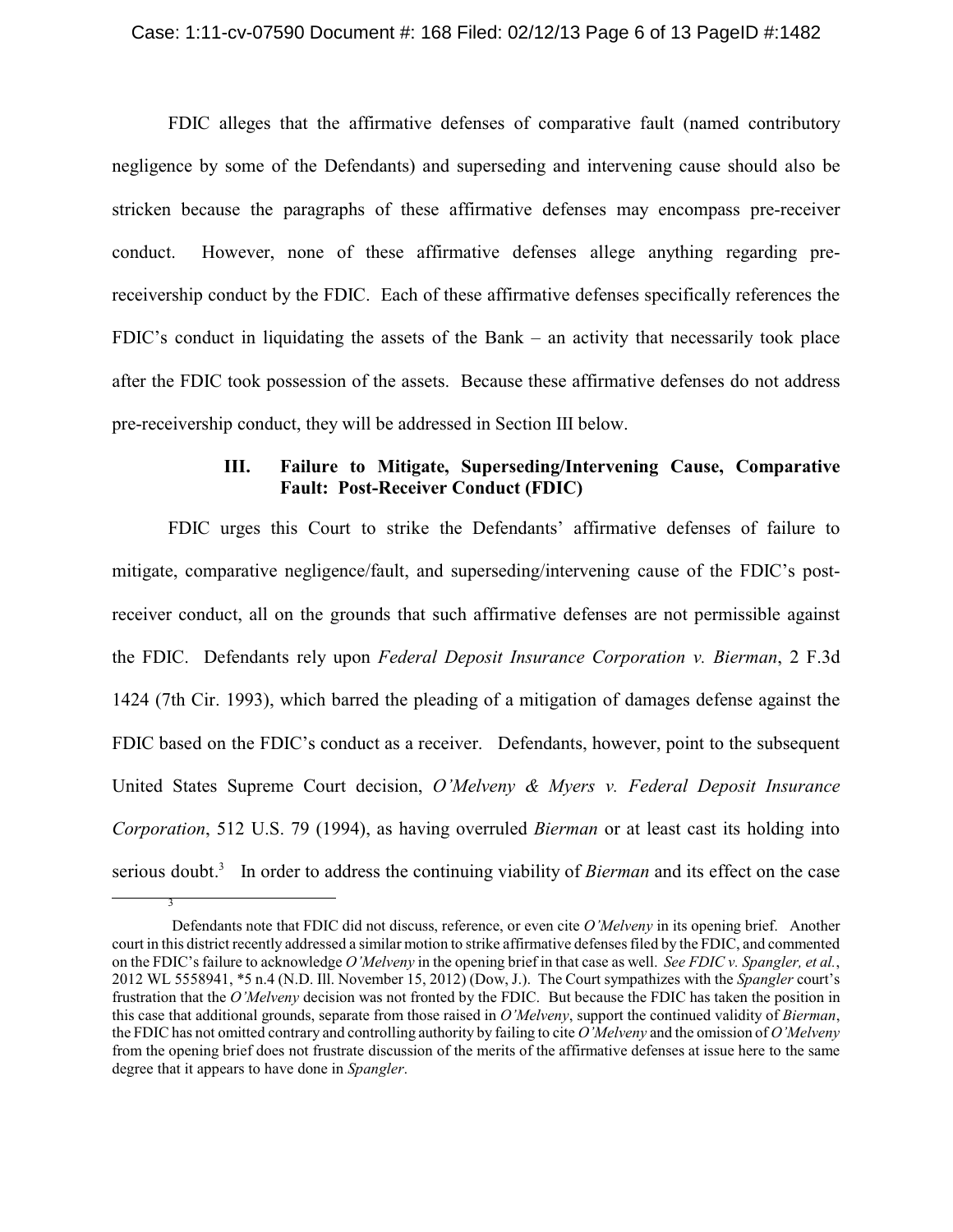#### Case: 1:11-cv-07590 Document #: 168 Filed: 02/12/13 Page 7 of 13 PageID #:1483

presently before the Court, a brief summary of the history of *Bierman* and *O'Melveny* is necessary.

In *Bierman*, the Seventh Circuit addressed factual circumstances quite similar to those presently before the Court, namely, whether defendant officers and directors of a failed bank could assert the affirmative defense that the FDIC failed to mitigate damages because it inadequately collected on the accounts of the Bank, and/or improperly disposed of Bank assets, during the FDIC's receivership. *See Bierman*, 2 F.3d at 1438. The Seventh Circuit affirmed on two separate grounds the lower court's determination to strike the affirmative defense of failure to mitigate: first, the Seventh Circuit held that actions of the FDIC, acting as a receiver, can have no effect to mitigate the damages owed by officers and directors of the failed bank, because the FDIC has "no duty" to the officers and directors of the bank. *Id.* at 1439-40. Finding such a duty would not comport with "the congressional scheme" of the FDIC as an insurance fund, because when the FDIC undertakes the management of assets of a failed bank, "it is the duty of the FDIC to manage such assets in order to replenish the insurance fund that has been used to cover the losses allegedly caused by the directors and officers." *Id.* This first rationale has come to be known as the "no duty" rule.

As a separate and alternative ground to the "no duty" rule, the Seventh Ciruict held that the FDIC was performing a "discretionary function" when it disposed of the assets of the bank during receivership, and as such was entitled under the discretionary function exception to the FTCA to be free from affirmative defenses concerning those decisions. *Id.* at 1440-41.

Following the Seventh Circuit's decision in *Bierman*, the Fifth Circuit also affirmed the "no duty" rule and the discretionary function exception with respect to the FDIC as receiver. *See*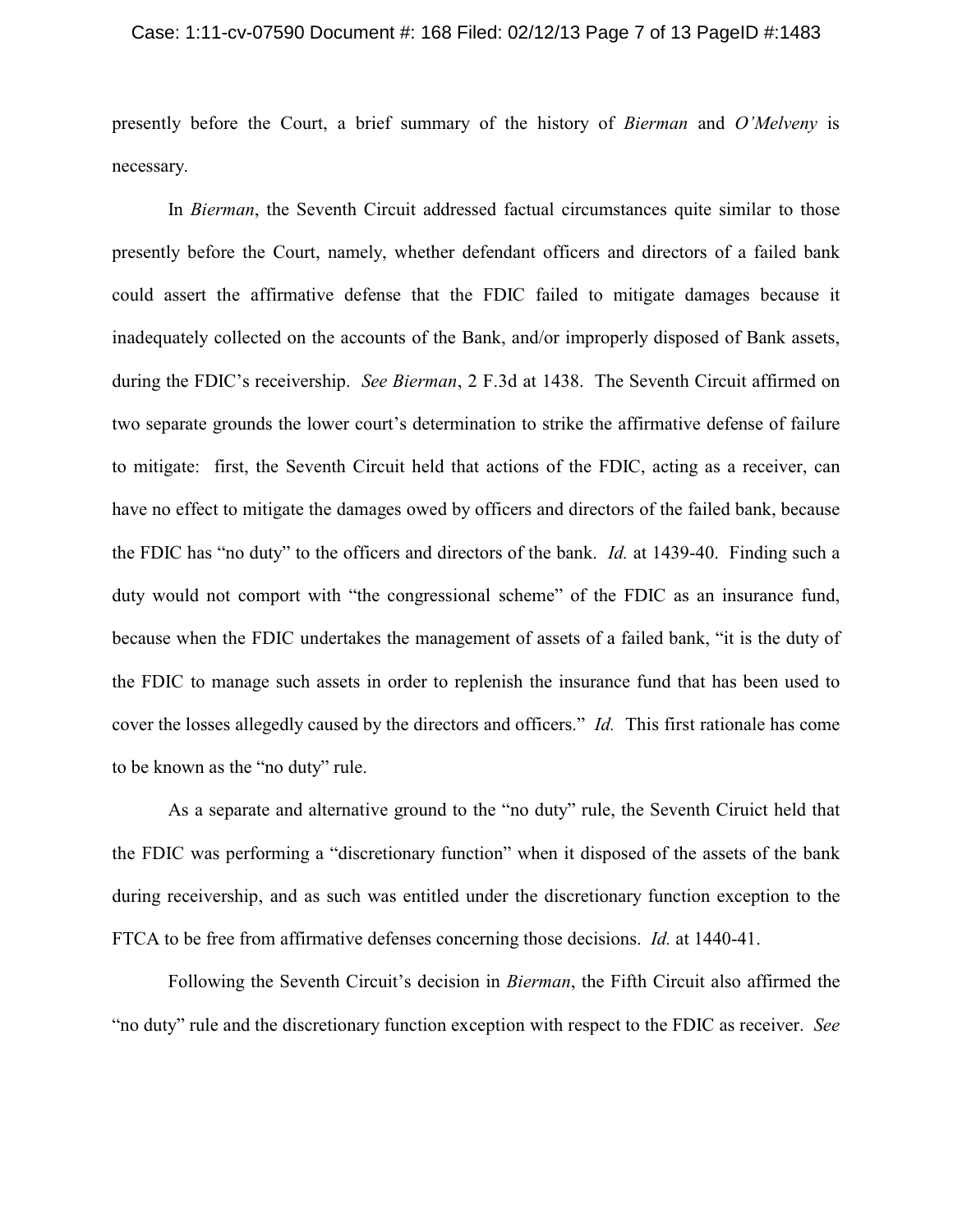*FDIC v. Mijalis*, 15 F.3d 1314, 1323-24 (5th Cir. 1994). Two years after *Bierman*, the Supreme Court in *O'Melveny & Myers v. FDIC*, 512 U.S. 79 (1994) addressed the affirmative defense of imputation against the FDIC in its capacity as receiver for a failed savings  $\&$  loan. The FDIC as receiver sued the former counsel of the savings & loan for legal malpractice and breach of fiduciary duty under California law. The law firm asserted the California law affirmative defense that the FDIC stood in the shoes of the savings & loan and therefore any wrongdoing of insiders could be imputed to the FDIC to preclude any claims against the law firm. The Supreme Court framed the issue before it as whether, in a suit by the FDIC in its capacity as a receiver, "it is a federal-law or state-law rule of decision that governs the tort liability of attorneys who provide services to the bank." *O'Melveny*, 512 U.S. at 80-81.

The *O'Melveny* court first noted that "[t]here is no federal general common law" and that the existence of receiverships alone is not a proper basis for "adopting a special federal commonlaw rule divesting States of the authority over the entire law of imputation." *Id* at 83 (*quoting Erie R. Co. v. Tompkins*, 304 U.S. 64, 78 (1938)). The *O'Melveny* court then turned to the specific application of law to the FDIC when commencing suits in its capacity as a receiver. Reviewing FIRREA, the *O'Melveny* court held that any argument for federal common law supplementing the terms of FIRREA was "demolished" by the presence of specific provisions in FIRREA discussing claims by, and defenses against, the FDIC as receiver – none of which discussed imputation. *Id.* at 86. In light of such specifics, held the *O'Melveny* court, "[t]o create additional 'federal common-law' exceptions is not to 'supplement' [FIRREA], but to alter it." *Id.* at 87. The *O'Melveny* court therefore remanded the case for further proceedings in accordance with California state law.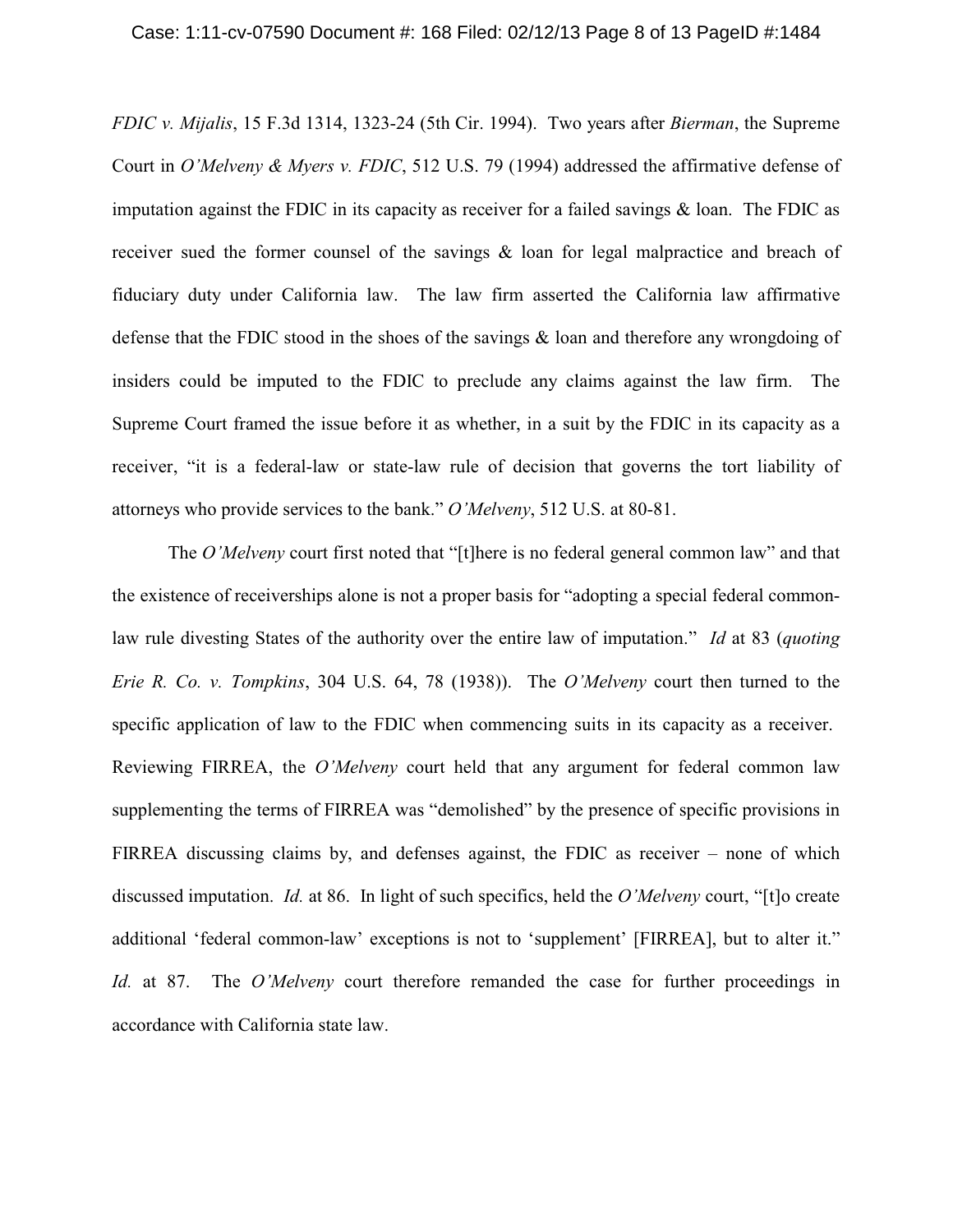### Case: 1:11-cv-07590 Document #: 168 Filed: 02/12/13 Page 9 of 13 PageID #:1485

Following *O'Melveny*, district courts have split regarding whether *O'Melveny* abrogates the "no duty" rule. *Compare, e.g.*, *Resolution Trust Corp. v. Massachusetts Mut. Life Ins. Co.*, 93 F.Supp.2d 300 (W.D.N.Y.2000) (no duty rule abrogated), *FDIC v. Ornstein*, 73 F.Supp.2d 277, 281–85 (E.D.N.Y.1999) (same), *FDIC v. Gladstone*, 44 F.Supp.2d 81, 86–88 (D.Mass.1999) (same), *RTC v. Liebert*, 871 F.Supp. 370, 371–73 (C.D.Cal.1994) (same), *with FDIC v. Healey*, 991 F. Supp. 53, 59–62 (D.Conn.1998) (no duty rule survives), *RTC v. Gravee*, 1995 WL 599056 (N.D. Ill. 1995) (Pallmeyer, J.) (no duty rule and *Bierman* holding survive); *RTC v. Bright*, 157 F.R.D. 397, 400 (N.D.Tex.1994) (no duty rule survives), and *Resolution Trust Corp. v. Sands*, 863 F.Supp. 365, 370 (N.D.Tex.1994) (same). The only circuit opinion to address the "no duty" rule was published four months after *O'Melveny*, but relied on *Bierman* with no mention of *O'Melveny* whatsoever. *See FDIC v. Oldenburg*, 38 F.3d 1119, 1121 (10th Cir. 1994).

Ordinarily, a district court "has no authority to reject a doctrine developed by a higher one." *Olson v. Paine, Weber, Jackson & Curtis, Inc.*, 806 F.2d 731, 734 (7th Cir. 1986). A district court may depart from appellate precedent only in the limited circumstance in which the lower court is "powerfully convinced" that the higher court would overrule its previous decision at the first available opportunity. *Colby v. J.C. Penny Co.*, 811 F.2d 1119, 1123 (7th Cir. 1987). "Íf … events subsequent to the last decision by the higher court approving the doctrine – especially later decisions by that court, or statutory changes – make it almost certain that the higher court would repudiate the doctrine if given a chance to do so, the lower court is not required to adhere to that doctrine." *Olson*, 806 F.2d at 734.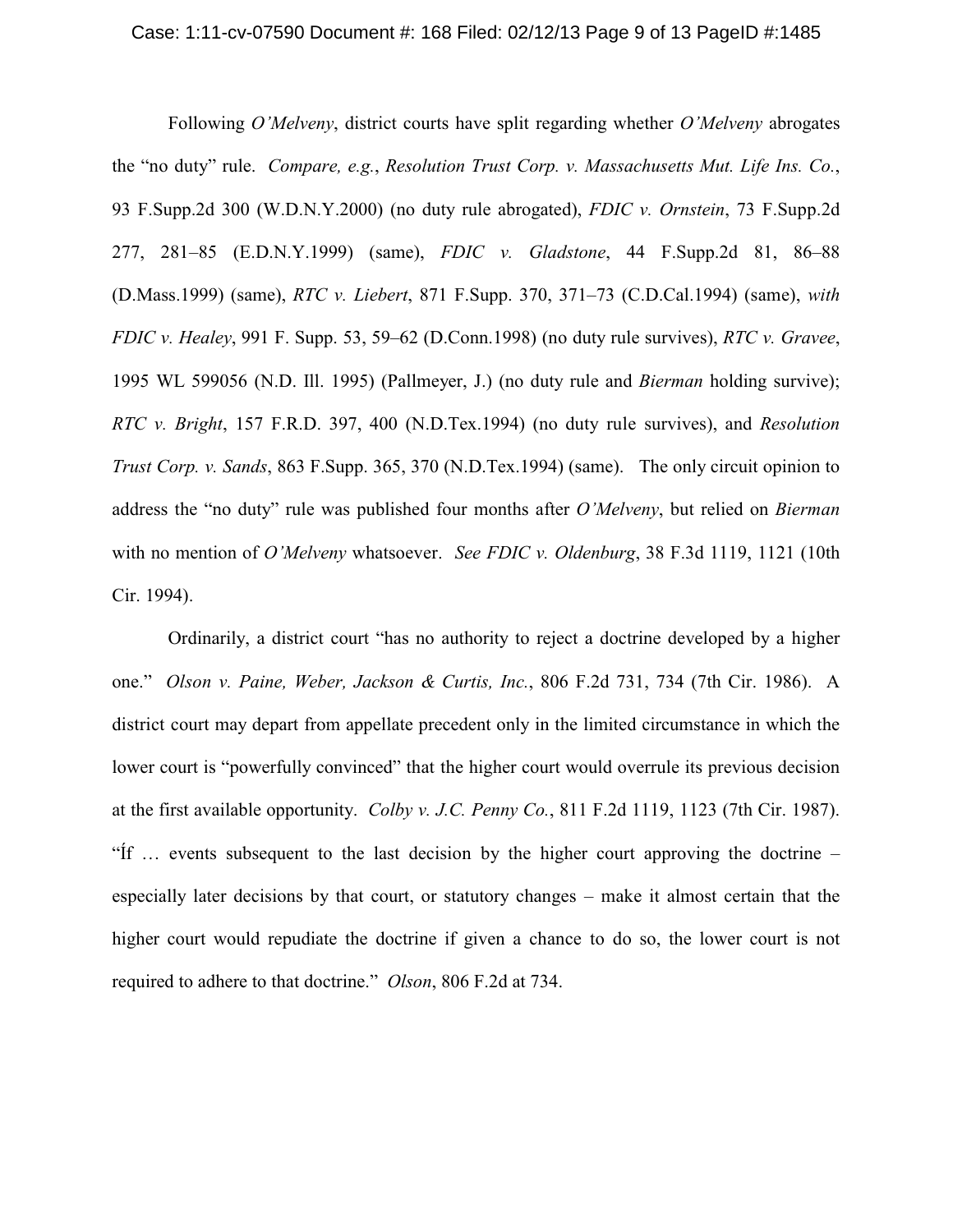### Case: 1:11-cv-07590 Document #: 168 Filed: 02/12/13 Page 10 of 13 PageID #:1486

The Court agrees that the criticisms of the continued validity of a broad "no duty" rule for the FDIC in light of *O'Melveny* may indeed be meritorious. It is undisputed by the parties that the affirmative defenses of mitigation of damages and comparative negligence/fault are valid affirmative defenses under Illinois state law. The *O'Melveny* court's discussion as to why federal common law should not be extended in the context of FIRREA strongly suggests that the portion of *Bierman's* holding grounded in general public policy concerns might not survive post-*O'Melveny* with respect to Illinois-law based affirmative defenses. Therefore, were the "no duty" rule the only ground upon which the *Bierman* court based its holding, the Court would be hesitant to strike Defendants' affirmative defenses that are based in post-receivership conduct by the FDIC.

However, the "no duty" rule was only one of two grounds for the decision to strike the affirmative defense of failure to mitigate in *Bierman*. For the second ground, *Bierman* relied upon *Gaubert* and the discretionary function exception to the FTCA, discussed in Section II above. Specifically, *Bierman* held that the affirmative defenses of mitigation of damages should be stricken because:

[A]pplying the criteria set forth by the Supreme Court in *Gaubert*, we think it clear that the FDIC was performing a discretionary function. The responsibilities that devolve onto the FDIC when a bank has failed require quick and complex decisionmaking. *We believe that excepting the FDIC from such affirmative defenses is consonant with the purpose of the discretionary exception to the FTCA.*

*Bierman*, 2 F.3d at 1440-41 (emphasis added). *O'Melveny* did not address *Bierman's* second ground for striking mitigation defenses, the discretionary nature of the FDIC's authority to determine the proper disposition of assets in the course of receivership. In fact, *O'Melveny* did not discuss the FTCA, discretionary actions by agencies, or the *Gaubert* decision at all.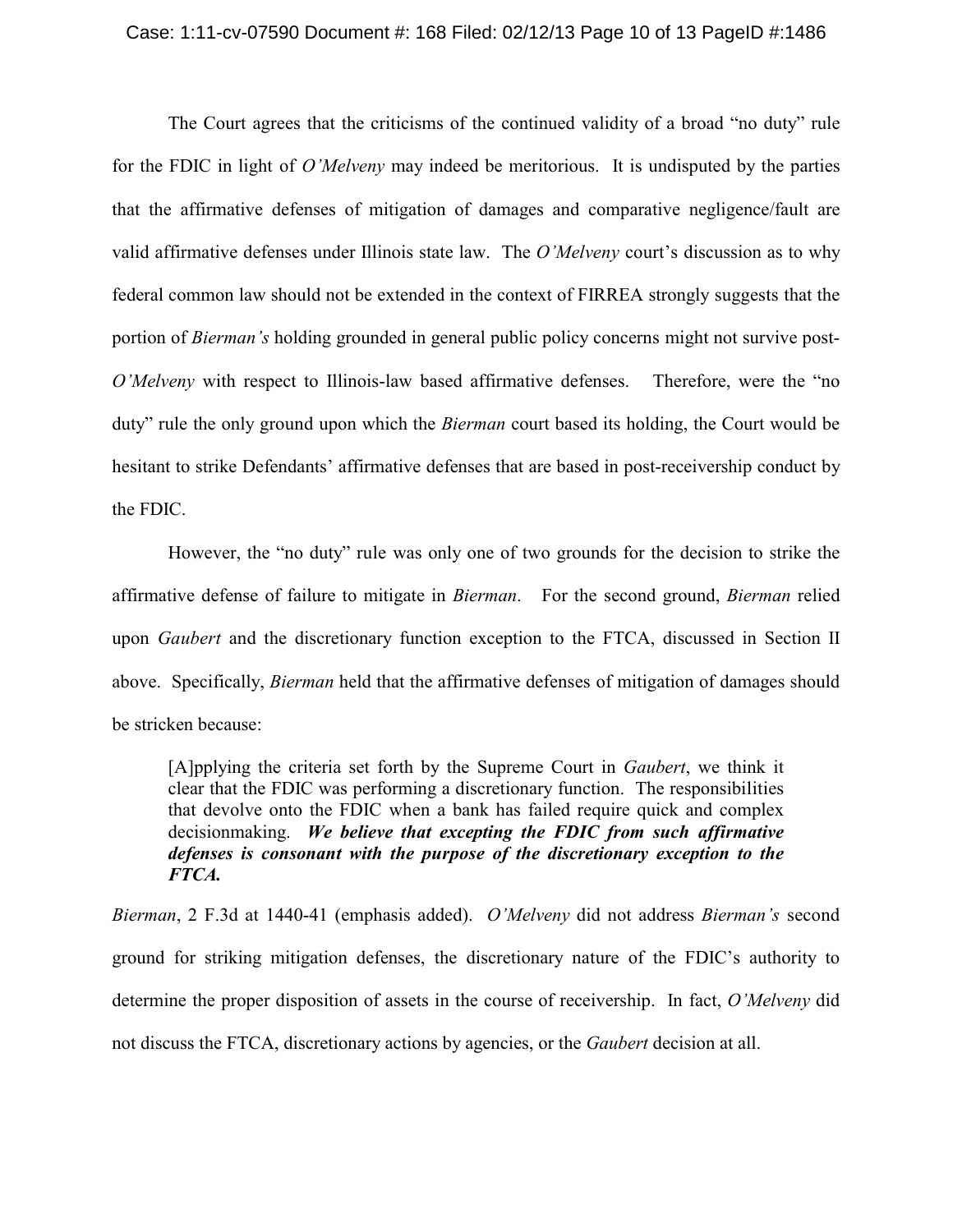### Case: 1:11-cv-07590 Document #: 168 Filed: 02/12/13 Page 11 of 13 PageID #:1487

The discretionary power of the FDIC with respect to its disposition of assets has been addressed and affirmed by the Seventh Circuit since the publication of *O'Melveny*. *See Courtney v. Halleran*, 483 F.3d 942 (7th Cir. 2007) (affirming the continuing viability of the FDIC's immunity from suit under the FTCA for its post-receiver decisions regarding the disposition of assets). In affirming Congress's intention to create a broad injunction against court interference with the FDIC's ongoing exercise of its powers as a receiver under 12 U.S.C. § 1821(j), the Seventh Circuit noted that there are specific provisions of FIRREA that permit the FDIC to act in a discretionary manner that is not subject to review. The Seventh Circuit specifically highlighted the FDIC's right under  $\S$  1821(d)(2)(G)(i)(II) to "transfer assets or liability without any further approvals." *Id.* at 948.

Therefore, while the portion of *Bierman* grounded in the "no duty" rule might be in serious doubt in light of *O'Melveny*, the alternative ground of *Bierman* based on the Supreme Court's holding in *Gaubert* and the discretionary function exception to the FTCA remains very much viable and reaffirmed through *Courtney*. With the second basis for the *Bierman* holding secure, this Court remains bound by *Bierman*. Therefore, the affirmative defenses of mitigation of damages, comparative fault, and intervening/superseding cause of the conduct of the FTCA are stricken because they improperly challenge the discretionary power of FDIC to maintain and dispose of the Bank's assets post-receivership.

## **IV. Causation Defenses, Reservation of Rights<sup>4</sup>**

**FDIC moves to strike the following miscellaneous affirmative defenses: Pacocha: Sixth Affirmative** <sup>4</sup> **Defense (Lack of Proximate Cause), Second Affirmative Defense (Superseding and Intervening Causes), Eighth Affirmative Defense (Other Defenses); Mahajan: Ninth Affirmative Defense (Other Defenses), Seventh Affirmative Defense (Lack of Proximate Cause), Third Affirmative Defense (Superseding and Intervening Causes); Veluchamy Defendants: Third Affirmative Defense (Superseding and Intervening Causes), Seventh Affirmative Defense (Reservation of Right to Add Affirmative Defenses); Lakner et al: Third Affirmative Defense (Superseding and Intervening Causes); Barth: Second Affirmative Defense (Superseding and Intervening Causes).**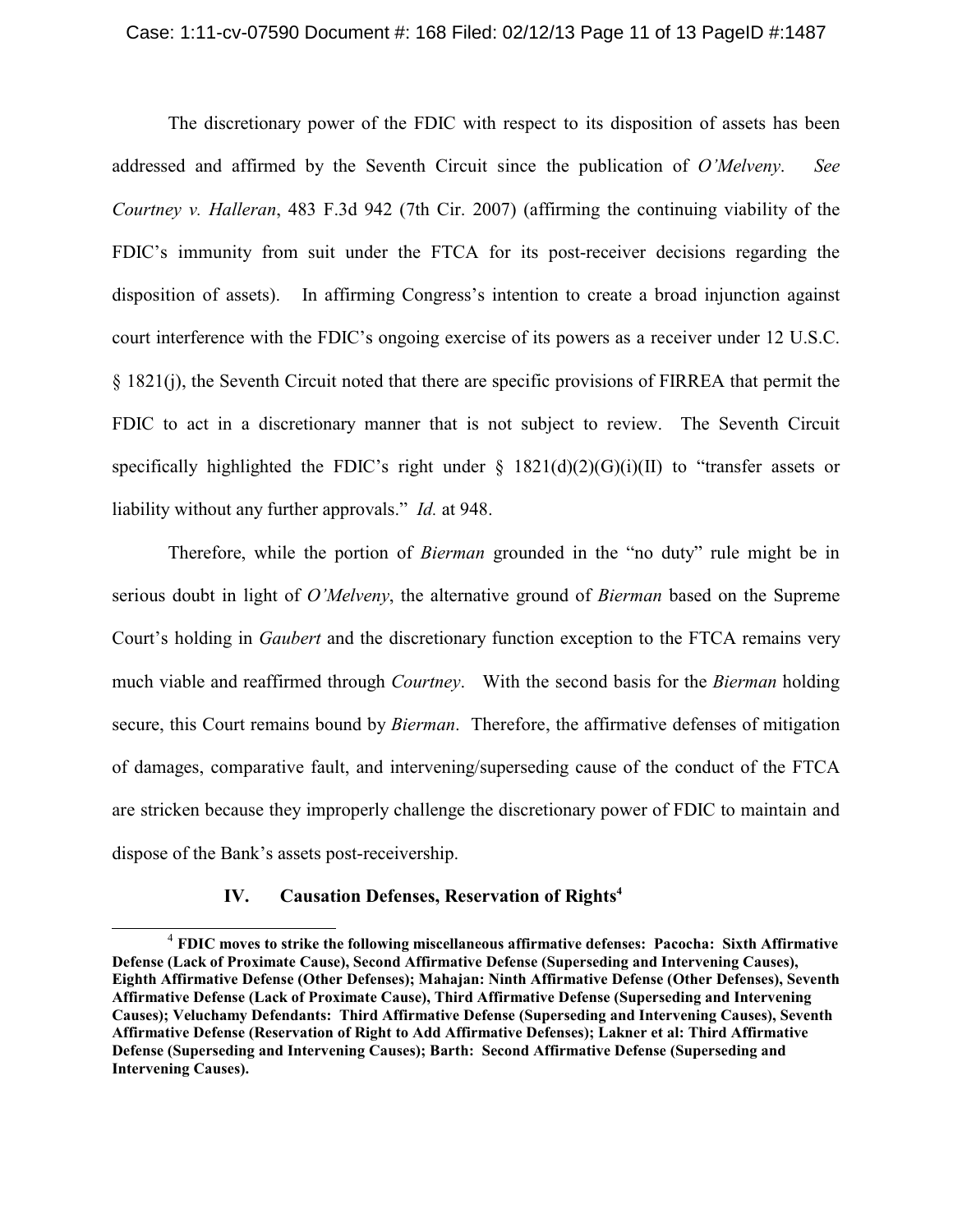#### Case: 1:11-cv-07590 Document #: 168 Filed: 02/12/13 Page 12 of 13 PageID #:1488

Various Defendants have filed affirmative defenses related to causation, such as lack of proximate cause and intervening/superseding cause of general market conditions during the financial downturn in the 2008 and 2009. Proximate cause is an element of the FDIC's case in chief and not properly pleaded as an affirmative defense. *See Bauer v. J.B. Hunt Transport, Inc.*, 150 F.3d 759, 763-64 (7th Cir. 1998) ("In any negligence action, the plaintiff bears the burden of proving not only duty and breach of duty, but also that defendant proximately caused plaintiff's injury. The element of proximate cause is an element of the *plaintiff's* case. The defendant is not required to plead lack of proximate cause as an affirmative defense.")*. See also, Ocean Atl. Dev. Corp. v. Willow Tree Farms, LLC,* 2002 WL 485387 \*4 (N.D. Ill. March 29, 2002) ("lack of causation" is not a proper affirmative defense and should be stricken). Striking the affirmative defenses related to lack of proximate cause and/or the presence of an intervening cause by no means bars the defense from asserting that the FDIC has not carried its burden with respect to the element of causation. However, such issues are properly raised at summary judgment and trial, not in the form of an affirmative defense. Therefore, Defendants' affirmative defenses of lack of proximate cause and intervening/superseding cause of general market downturn are stricken.

Finally, the FDIC moves to strike those affirmative defenses that purport to reserve the right to add affirmative defenses at a later date. These affirmative defenses are stricken because they are improper reservations under the Federal Rules. The time to plead affirmative defenses under Federal Rule of Civil Procedure 8 is at the time of answer. *See Castro v. Chicago Housing Auth.*, 360 F.3d 721, 735 (7th Cir. 2004) (*quoting Venters v. City of Delphi*, 123 F.3d 956, 969 (7th Cir. 1997) ("If Rule 8(c) is not to become a nullity, we must not countenance attempts to